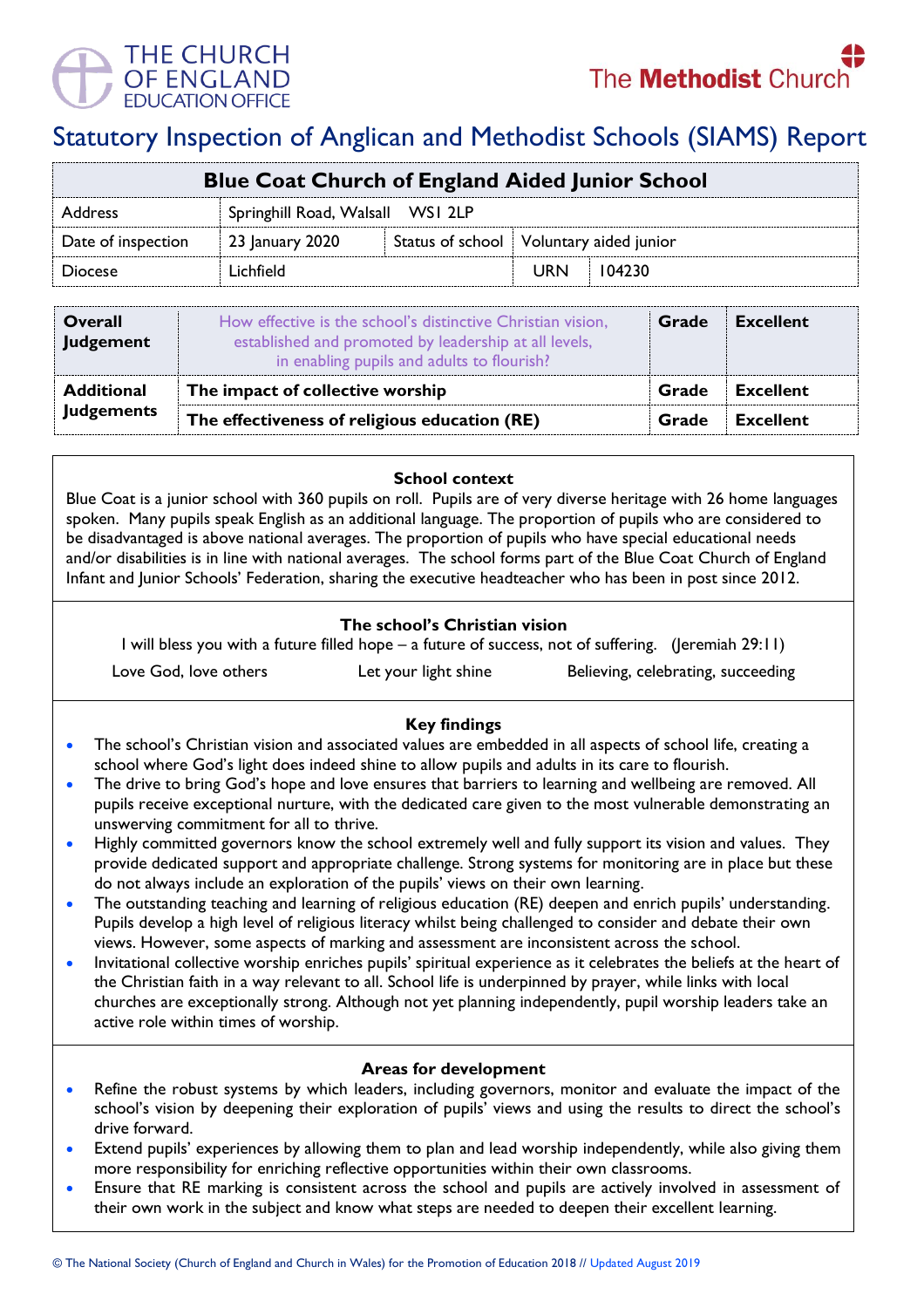How effective is the school's distinctive Christian vision, established and promoted by leadership at all levels, in enabling pupils and adults to flourish?

#### **Inspection findings**

The promise of a God-given hope-filled future drives the life of Blue Coat Junior. The dedicated headteacher and committed leadership team share a passion to ensure that faith permeates all aspects of life in this exceptional Church school. The inspirational biblical promise was chosen as the school vision by pupils and leaders together. Staff and governor teams reflect the very diverse mix of cultures and faiths found in the school community. However, leaders, parents and pupils explain that they fully support the vision and share its aspiration for a secure future lived with God's help. Governors speak of 'a golden thread of commitment' running through everything. Parents, whatever their beliefs, express pride in being part of this over-subscribed school, known for its care and faith. Parents explain that they are welcomed as they are and never 'pushed into a different mould'. The vision is clearly proclaimed on the website and in documentation. Pupils explain its meaning and biblical roots confidently, giving examples of its relevance to their lives. The positive behaviour policy offers restoration and forgiveness built on Jesus' command to 'Treat others as you want them to treat you' (Matthew 7:12). This approach ensures a calm and respectful atmosphere. Any bullying is dealt with swiftly and effectively. Pupils feel happy and well supported. They know that 'God never gives up on us even when we make mistakes', linking this to values of perseverance and forgiveness. Rigorous and effective systems allow the well-informed governors to monitor school progress across all areas, including the school's Christian character. They take a full part in the school's self-evaluation, challenging leaders and holding the school to account.

The school is extremely proactive in ensuring that its pupils both make good progress and are enabled to transform their lives for the best. Each pupil is known and cherished as a unique and precious child of God. Many enter well below age-expected levels, yet make exceptional progress. This is especially true of pupils with English as an additional language. Their care is supplemented by pupil amigo mentors. The specialist inclusion team provide the most vulnerable pupils with innovative nurture clearly linked to the school's vision. They ensure that the most challenging pupils are lovingly supported. As a result, there have been no permanent exclusions in the last five years. The school shares its excellent practice across the Borough, supporting as a beacon of good practice. Pupils are highly engaged in learning. The broad and varied curriculum enriches individual learning through questioning and research. The presentation of work is of an extremely high standard as pupils let their own lights shine and take a pride in doing their very best. Parents value workshops that allow them to learn alongside their children. Extra-curricular activities further develop individual talents and interests.

Diversity is celebrated throughout the school. Pupils talk of the need to treat all alike and with respect. They explain that they follow Jesus' teaching by standing up for the poor. Pupils are encouraged to become courageous advocates for those who face discrimination or injustice, locally or globally. Their understanding of diversity is deepened through partnerships with schools in Kenya and Herefordshire. Pupils select a Lent charity to support and discuss why they make their choice. The school's preparation for new relationships and sex education guidelines demonstrates its loving care. Consultations with the many communities represented ensure that all can confidently share the school's approach. The resulting policy truly values all God's children. The school has taken major steps to ensure that staff are highly trained in caring for pupils facing emotional and mental health issues. The wellbeing of staff is also given priority with health and work life balance supported very effectively. Staff professional development is given priority. Although well equipped to embrace church school leadership, staff are reluctant to leave the loving Blue Coat family.

Worship is central to school life. The school's vision, values and foundational faith are celebrated within interactive and engaging worship. Pupils respond enthusiastically to song, dance, drama, Bible teaching and quiet reflection. They explain the impact of worship upon their everyday lives. Pupils are extremely confident in explaining Christian beliefs. They discuss the importance of Jesus for Christians, and explain such challenging concepts as incarnation and the Trinity. Pupils have a detailed understanding of major festivals. Pupil worship leaders pray and read confidently, but do not yet plan and lead worship independently or involve wider pupil groups in leading. Prayer provides the heartbeat of school life. Individually painted stones prompt pupils to personal prayer. Pupils share prayer requests and offer their own prayers in a variety of settings throughout